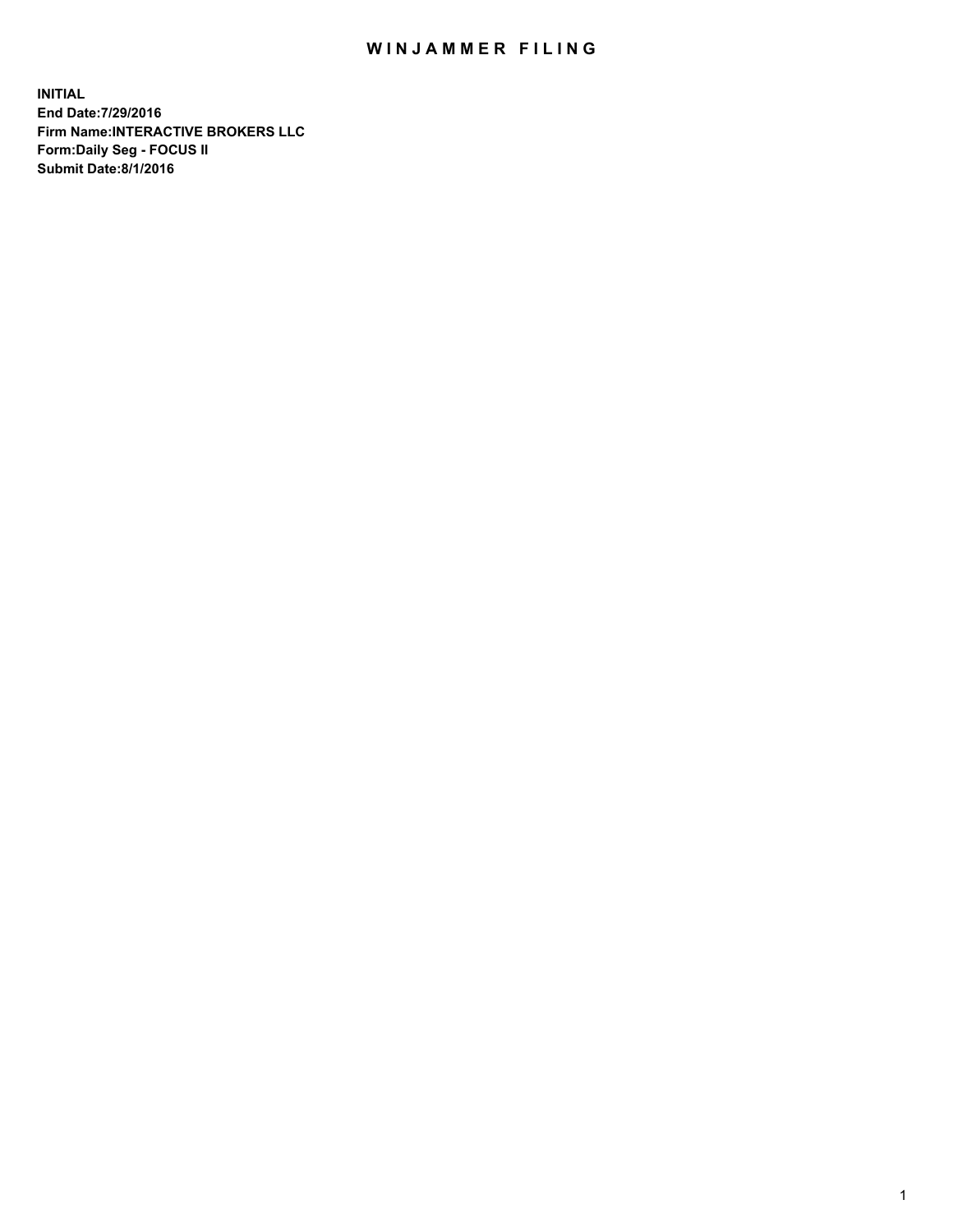## **INITIAL End Date:7/29/2016 Firm Name:INTERACTIVE BROKERS LLC Form:Daily Seg - FOCUS II Submit Date:8/1/2016 Daily Segregation - Cover Page**

| Name of Company<br><b>Contact Name</b><br><b>Contact Phone Number</b><br><b>Contact Email Address</b>                                                                                                                                                                                                                          | <b>INTERACTIVE BROKERS LLC</b><br><b>James Menicucci</b><br>203-618-8085<br><u>jmenicucci@interactivebrokers.c</u><br>om |
|--------------------------------------------------------------------------------------------------------------------------------------------------------------------------------------------------------------------------------------------------------------------------------------------------------------------------------|--------------------------------------------------------------------------------------------------------------------------|
| FCM's Customer Segregated Funds Residual Interest Target (choose one):<br>a. Minimum dollar amount: ; or<br>b. Minimum percentage of customer segregated funds required:%; or<br>c. Dollar amount range between: and; or<br>d. Percentage range of customer segregated funds required between:% and%.                          | <u>0</u><br>0<br><u>155,000,000 245,000,000</u><br>0 <sub>0</sub>                                                        |
| FCM's Customer Secured Amount Funds Residual Interest Target (choose one):<br>a. Minimum dollar amount: ; or<br>b. Minimum percentage of customer secured funds required:%; or<br>c. Dollar amount range between: and; or<br>d. Percentage range of customer secured funds required between:% and%.                            | $\overline{\mathbf{0}}$<br>0<br>80,000,000 120,000,000<br>0 <sub>0</sub>                                                 |
| FCM's Cleared Swaps Customer Collateral Residual Interest Target (choose one):<br>a. Minimum dollar amount: ; or<br>b. Minimum percentage of cleared swaps customer collateral required:% ; or<br>c. Dollar amount range between: and; or<br>d. Percentage range of cleared swaps customer collateral required between:% and%. | $\underline{\mathbf{0}}$<br>$\overline{\mathbf{0}}$<br>0 <sub>0</sub><br><u>00</u>                                       |

Attach supporting documents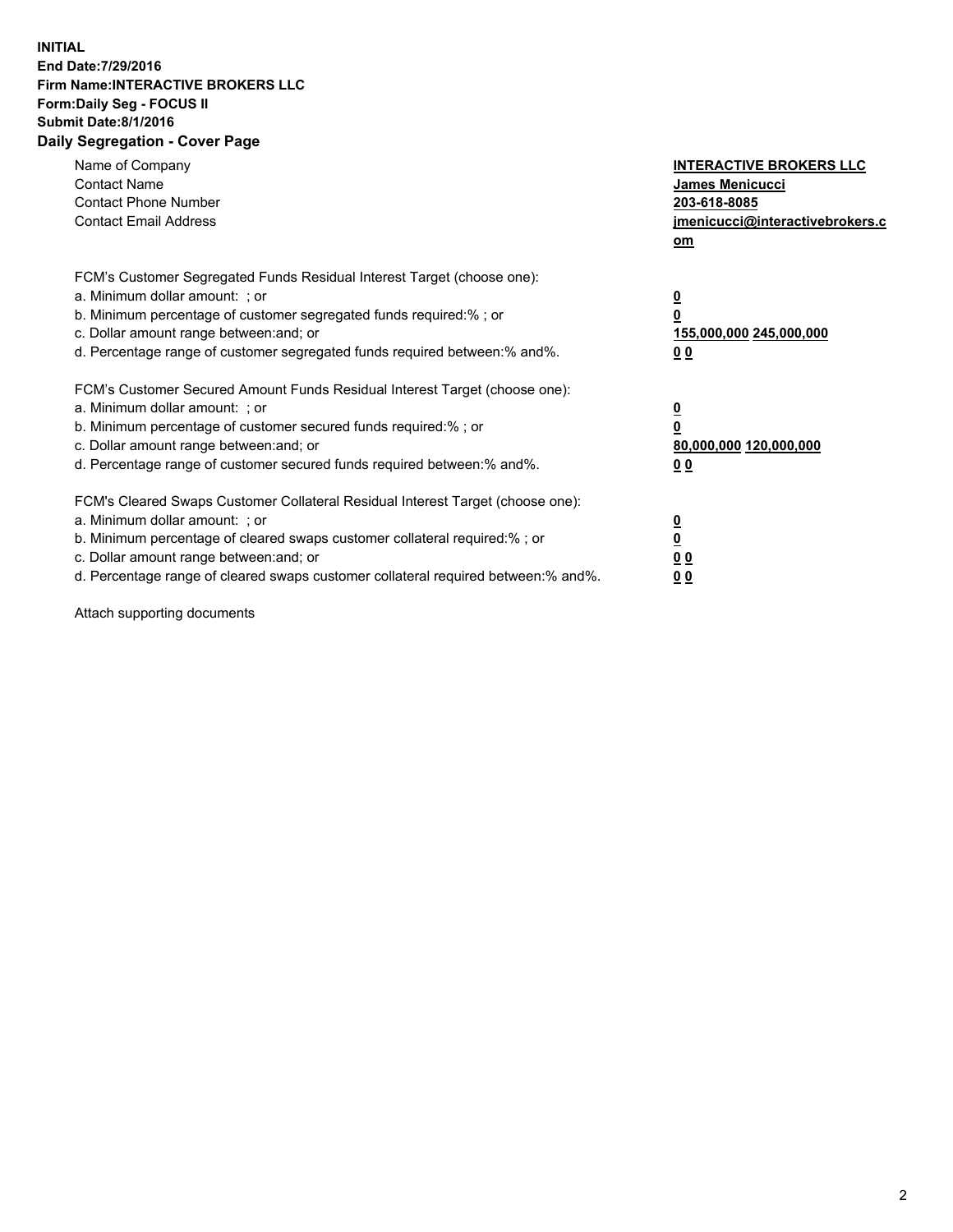## **INITIAL End Date:7/29/2016 Firm Name:INTERACTIVE BROKERS LLC Form:Daily Seg - FOCUS II Submit Date:8/1/2016 Daily Segregation - Secured Amounts**

|     | Dany Ocgregation - Oceanea Annoanta                                                         |                                  |
|-----|---------------------------------------------------------------------------------------------|----------------------------------|
|     | Foreign Futures and Foreign Options Secured Amounts                                         |                                  |
|     | Amount required to be set aside pursuant to law, rule or regulation of a foreign            | $0$ [7305]                       |
|     | government or a rule of a self-regulatory organization authorized thereunder                |                                  |
| 1.  | Net ledger balance - Foreign Futures and Foreign Option Trading - All Customers             |                                  |
|     | A. Cash                                                                                     | 349,602,854 [7315]               |
|     | B. Securities (at market)                                                                   | $0$ [7317]                       |
| 2.  | Net unrealized profit (loss) in open futures contracts traded on a foreign board of trade   | 8,262,678 [7325]                 |
| 3.  | Exchange traded options                                                                     |                                  |
|     | a. Market value of open option contracts purchased on a foreign board of trade              | 226,623 [7335]                   |
|     | b. Market value of open contracts granted (sold) on a foreign board of trade                | -85,912 [7337]                   |
| 4.  | Net equity (deficit) (add lines 1.2. and 3.)                                                | 358,006,243 [7345]               |
| 5.  | Account liquidating to a deficit and account with a debit balances - gross amount           | 314,840 [7351]                   |
|     | Less: amount offset by customer owned securities                                            | 0 [7352] 314,840 [7354]          |
| 6.  | Amount required to be set aside as the secured amount - Net Liquidating Equity              | 358,321,083 [7355]               |
|     | Method (add lines 4 and 5)                                                                  |                                  |
| 7.  | Greater of amount required to be set aside pursuant to foreign jurisdiction (above) or line | 358,321,083 [7360]               |
|     | 6.                                                                                          |                                  |
|     | FUNDS DEPOSITED IN SEPARATE REGULATION 30.7 ACCOUNTS                                        |                                  |
| 1.  | Cash in banks                                                                               |                                  |
|     | A. Banks located in the United States                                                       | 3,000,000 [7500]                 |
|     | B. Other banks qualified under Regulation 30.7                                              | 0 [7520] 3,000,000 [7530]        |
| 2.  | Securities                                                                                  |                                  |
|     | A. In safekeeping with banks located in the United States                                   | 399,659,200 [7540]               |
|     | B. In safekeeping with other banks qualified under Regulation 30.7                          | 0 [7560] 399,659,200 [7570]      |
| 3.  | Equities with registered futures commission merchants                                       |                                  |
|     | A. Cash                                                                                     | $0$ [7580]                       |
|     | <b>B.</b> Securities                                                                        | $0$ [7590]                       |
|     | C. Unrealized gain (loss) on open futures contracts                                         | $0$ [7600]                       |
|     | D. Value of long option contracts                                                           | $0$ [7610]                       |
|     | E. Value of short option contracts                                                          | 0 [7615] 0 [7620]                |
| 4.  | Amounts held by clearing organizations of foreign boards of trade                           |                                  |
|     | A. Cash                                                                                     | $0$ [7640]                       |
|     | <b>B.</b> Securities                                                                        | $0$ [7650]                       |
|     | C. Amount due to (from) clearing organization - daily variation                             | $0$ [7660]                       |
|     | D. Value of long option contracts                                                           | $0$ [7670]                       |
|     | E. Value of short option contracts                                                          | 0 [7675] 0 [7680]                |
| 5.  | Amounts held by members of foreign boards of trade                                          |                                  |
|     | A. Cash                                                                                     | 69,357,762 [7700]                |
|     | <b>B.</b> Securities                                                                        | $0$ [7710]                       |
|     | C. Unrealized gain (loss) on open futures contracts                                         | 2,615,085 [7720]                 |
|     | D. Value of long option contracts                                                           | 226,615 [7730]                   |
|     | E. Value of short option contracts                                                          | -85,909 [7735] 72,113,553 [7740] |
| 6.  | Amounts with other depositories designated by a foreign board of trade                      | 0 [7760]                         |
| 7.  | Segregated funds on hand                                                                    | $0$ [7765]                       |
| 8.  | Total funds in separate section 30.7 accounts                                               | 474,772,753 [7770]               |
| 9.  | Excess (deficiency) Set Aside for Secured Amount (subtract line 7 Secured Statement         | 116,451,670 [7380]               |
|     | Page 1 from Line 8)                                                                         |                                  |
| 10. | Management Target Amount for Excess funds in separate section 30.7 accounts                 | 80,000,000 [7780]                |
| 11. | Excess (deficiency) funds in separate 30.7 accounts over (under) Management Target          | 36,451,670 [7785]                |
|     |                                                                                             |                                  |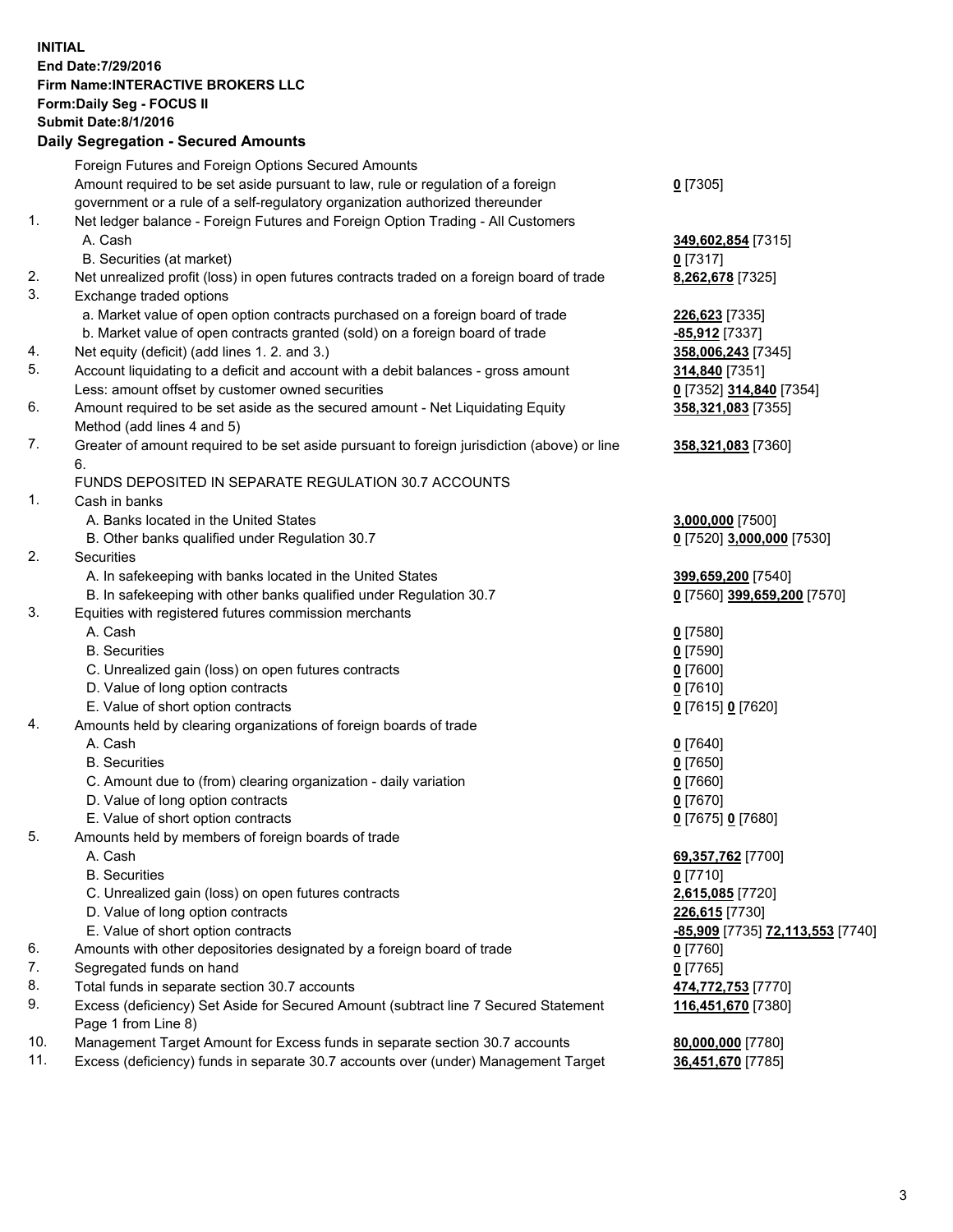**INITIAL End Date:7/29/2016 Firm Name:INTERACTIVE BROKERS LLC Form:Daily Seg - FOCUS II Submit Date:8/1/2016 Daily Segregation - Segregation Statement** SEGREGATION REQUIREMENTS(Section 4d(2) of the CEAct) 1. Net ledger balance A. Cash **3,082,723,003** [7010] B. Securities (at market) **0** [7020] 2. Net unrealized profit (loss) in open futures contracts traded on a contract market **-101,925,915** [7030] 3. Exchange traded options A. Add market value of open option contracts purchased on a contract market **148,294,755** [7032] B. Deduct market value of open option contracts granted (sold) on a contract market **-218,832,730** [7033] 4. Net equity (deficit) (add lines 1, 2 and 3) **2,910,259,113** [7040] 5. Accounts liquidating to a deficit and accounts with debit balances - gross amount **63,172** [7045] Less: amount offset by customer securities **0** [7047] **63,172** [7050] 6. Amount required to be segregated (add lines 4 and 5) **2,910,322,285** [7060] FUNDS IN SEGREGATED ACCOUNTS 7. Deposited in segregated funds bank accounts A. Cash **184,784,728** [7070] B. Securities representing investments of customers' funds (at market) **1,813,597,580** [7080] C. Securities held for particular customers or option customers in lieu of cash (at market) **0** [7090] 8. Margins on deposit with derivatives clearing organizations of contract markets A. Cash **26,745,289** [7100] B. Securities representing investments of customers' funds (at market) **1,170,816,629** [7110] C. Securities held for particular customers or option customers in lieu of cash (at market) **0** [7120] 9. Net settlement from (to) derivatives clearing organizations of contract markets **1,185,247** [7130] 10. Exchange traded options A. Value of open long option contracts **148,286,292** [7132] B. Value of open short option contracts **-218,850,019** [7133] 11. Net equities with other FCMs A. Net liquidating equity **0** [7140] B. Securities representing investments of customers' funds (at market) **0** [7160] C. Securities held for particular customers or option customers in lieu of cash (at market) **0** [7170] 12. Segregated funds on hand **0** [7150] 13. Total amount in segregation (add lines 7 through 12) **3,126,565,746** [7180] 14. Excess (deficiency) funds in segregation (subtract line 6 from line 13) **216,243,461** [7190] 15. Management Target Amount for Excess funds in segregation **155,000,000** [7194] **61,243,461** [7198]

16. Excess (deficiency) funds in segregation over (under) Management Target Amount Excess